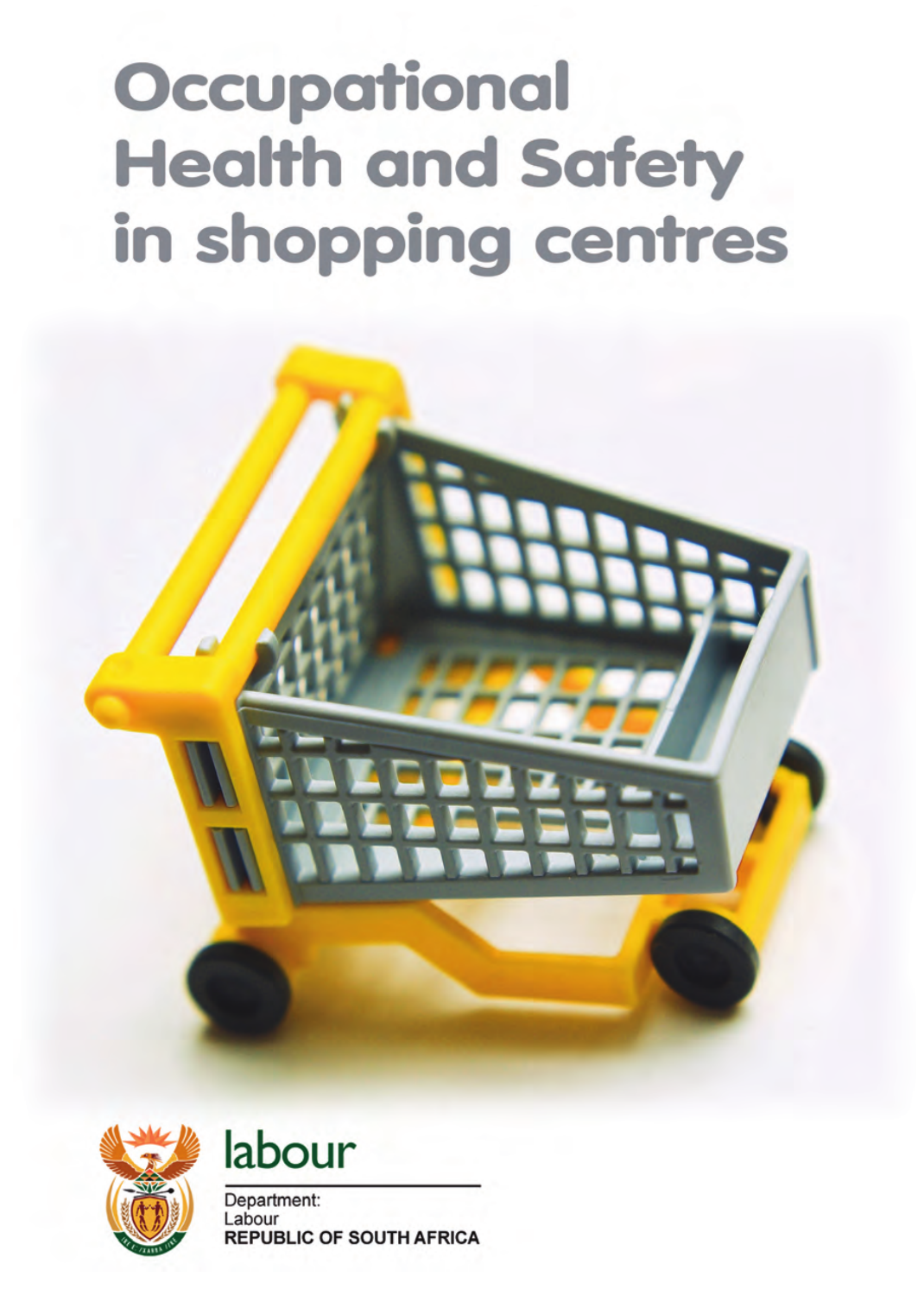# **What is health and safety all about?**

**It is about preventing people from being harmed at work or becoming ill by taking the right precautions and providing a satisfactory working environment.**

#### **Does health and safety apply to shopping centres?**

**Yes! It applies to all businesses, also to the self-employed and all workers.**

#### **What are the chances of slips and trips in a shopping centre?**

**Slips include the following:**

- **wet or oily surfaces**
- **occasional spills**
- **weather hazards**
- **loose rugs or mats that are not anchored**
- **flooring or other walking surfaces that do not have the same degree of traction in all areas.**

**Trips include the following:**

- **obstructed view**
- **poor lighting**
- **clutter in your way**
- **wrinkled carpeting**
- **uncovered cables**
- **bottom drawers not being closed**
- **uneven walking surfaces (steps, thresholds).**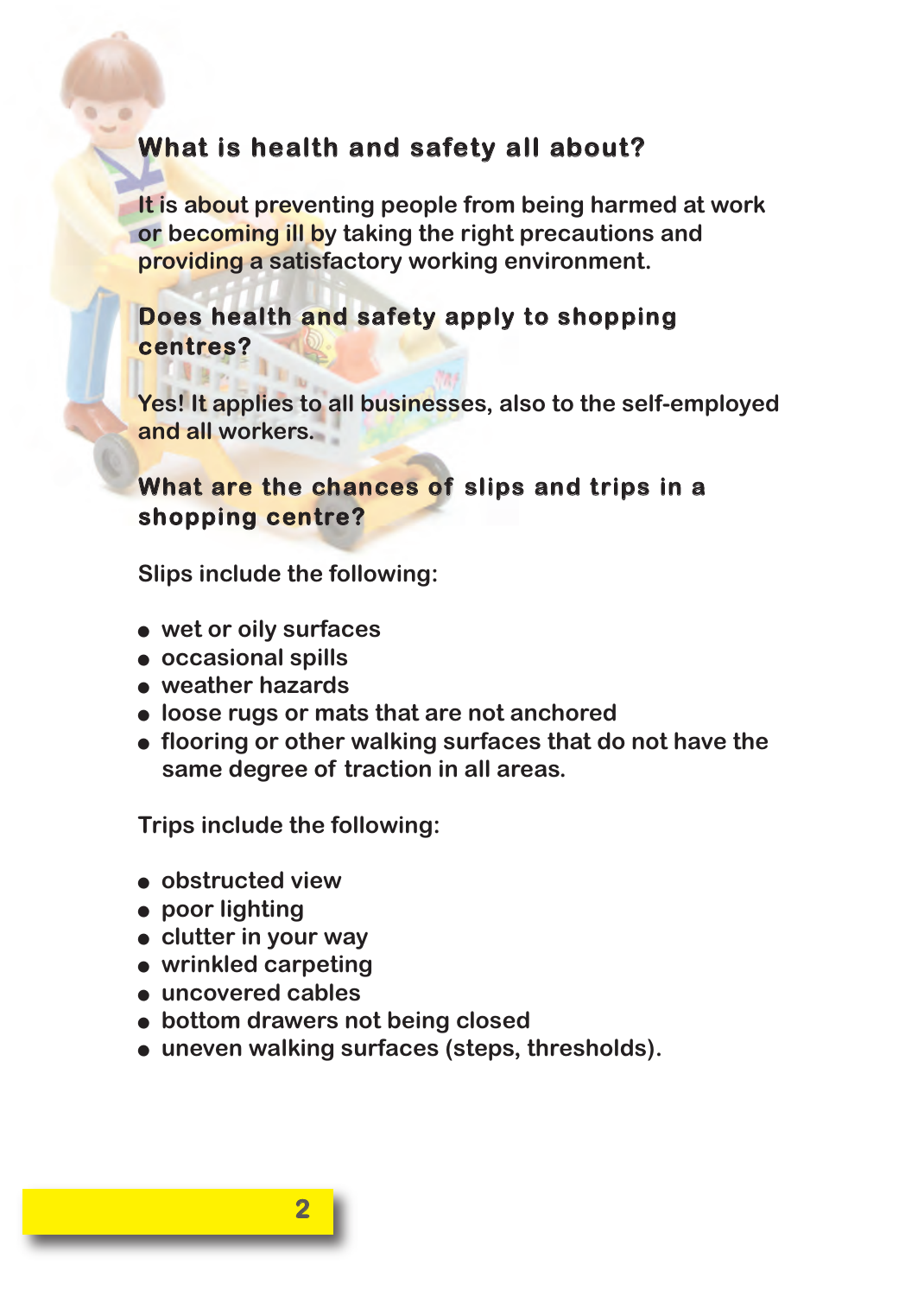# **How to prevent falls due to slips and trips?**

**Housekeeping by shopping centres:**

- **clean all spills immediately**
- **mark spills and wet areas**
- **mop or sweep debris from floors**
- **remove obstacles from walkways and always keep them free of clutter**
- **secure (tacking, taping, etc.) mats, rugs and carpets**
- **always close file cabinets or storage drawers**
- **cover cables that cross walkways**
- **keep working areas and walkways well lit**
- **replace used light bulbs and faulty switches.**

# **Eating areas**

### **How clean are the eating areas?**

#### **Eating areas - storage and consumption**

**The employer must ensure that an area suitable for the storage and consumption of food is provided.**

**The restaurant owner must ensure that all consumables are kept in a clean place to ensure that food stored or consumed at shopping centres does not become unwholesome because of the surrounding shops.**

**Food storage must be restricted to the prescribed areas.**

#### **What information should one have as a worker in a restaurant?**

- **You should know how to report all injuries and how to do this**
- **Know where and how to get first aid**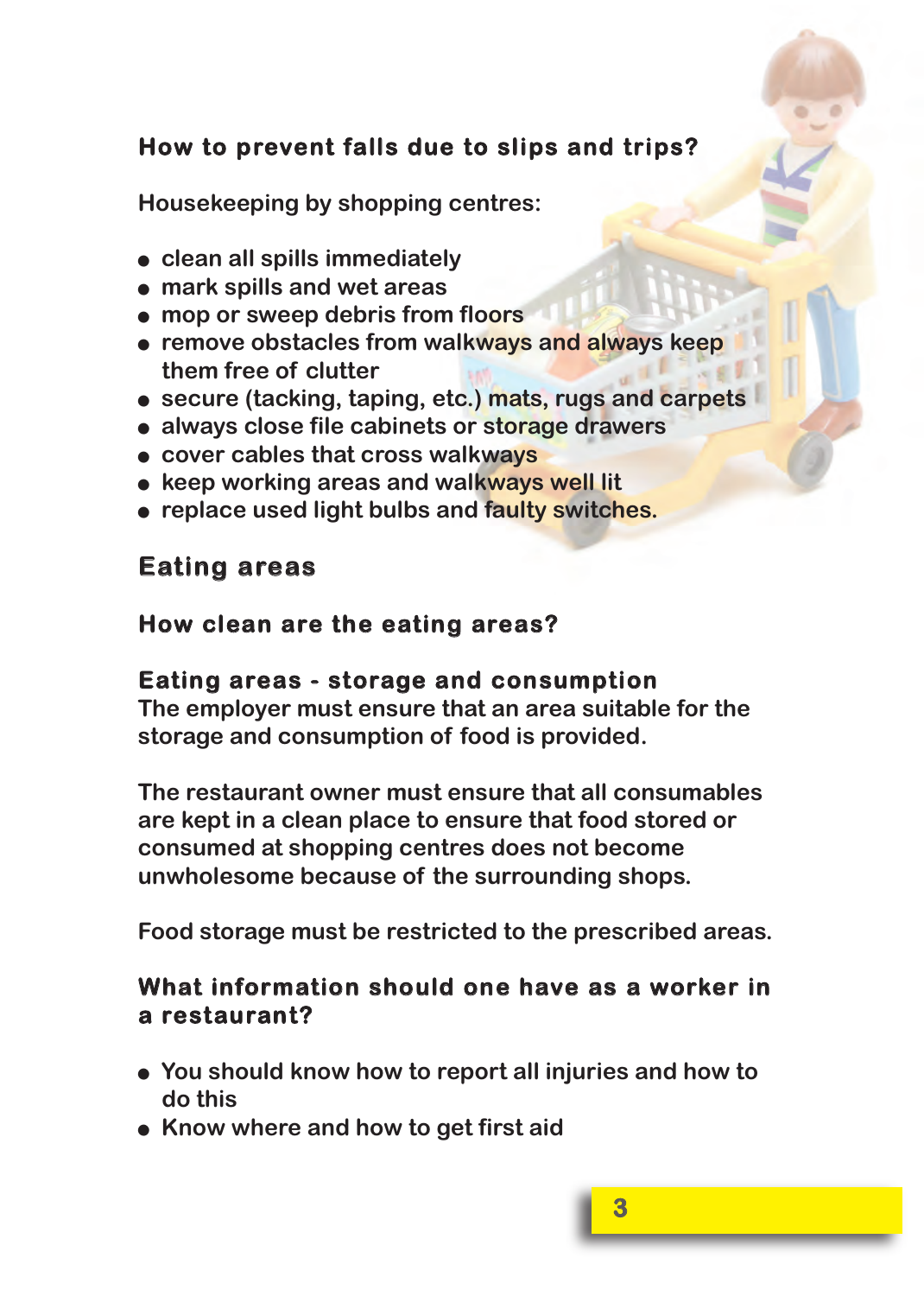- **Know to report all hazards and shown how to do this**
- **Know your right to refuse unsafe work and procedures that may be harmful to yourself**
- **Know how to safely use and clean equipment.**

**You should be shown how to safely perform specific tasks:**

● **Proper lifting techniques.**

**It should be explained to you how to read labels on chemicals.**

**You should be told about the right to know information about hazardous materials:**

- **Location of material safety data sheets (MSDS) and how to read them**
- **How to read labels**
- **How to clean up spills.**

**You should be told which personal protective equipment is required for various duties (and shown location):**

● **Gloves.**

**Emergency procedures should be explained to you and shown where documents are kept.**

# **How safe are lifts in a shopping centre?**

#### **Lifts**

## **Inspection and testing**

**4**

**An automotive lift must be inspected and tested frequently.**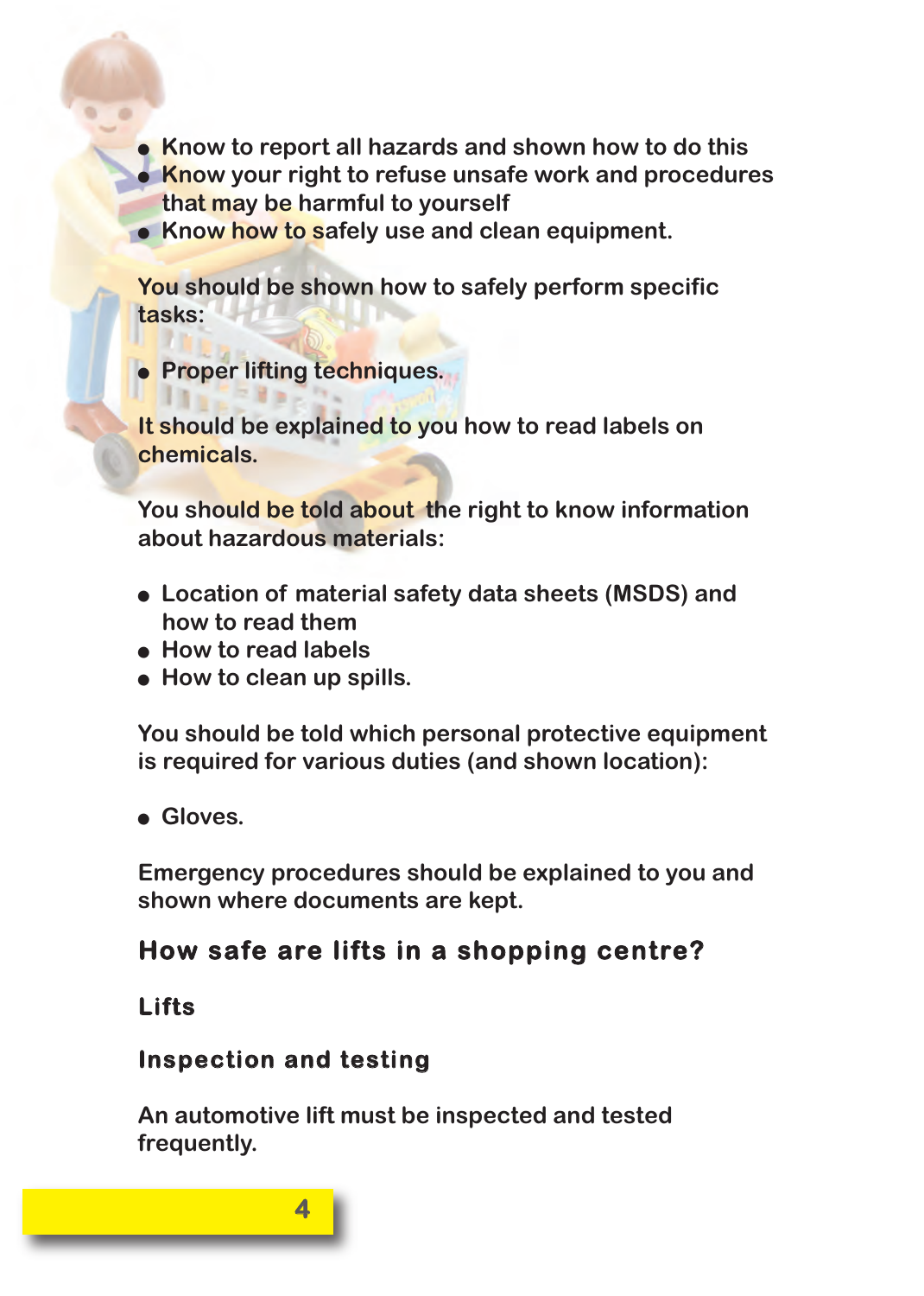# **Records**

**The employer must keep a maintenance, inspection, modification and repair record for each automotive lift.**

# **Operation**

**Operation, inspection, repair, maintenance and modification of a LIFT must be carried out according to the manufacturer's instructions or the written instructions of a professional engineer.**

# **What do inspectors look for when inspecting a shopping centre?**

- **Improper storage of materials, for example, in front of emergency exits or electrical panels, or blocking aisles or stairs**
- **Accumulation of liquid or grease on floors**
- **Failure to put a sign or barrier near wet floors**
- **Dull knives**
- **Lack of guarding on mixers and other equipment**
- **Lack of visibility through swing doors**
- **Poor maintenance of dollies, carts, etc.**

**Check whether safe work procedures are being followed. For example:**

- **Is the meat slicer unplugged while being cleaned?**
- **Are gloves being used for handling garbage?**
- **Are proper lifting procedures being used?**
- **Do workers know the procedures for working alone?**

# **After the inspection, they TAKE action!**

● **Remedy serious hazards or unsafe work practices**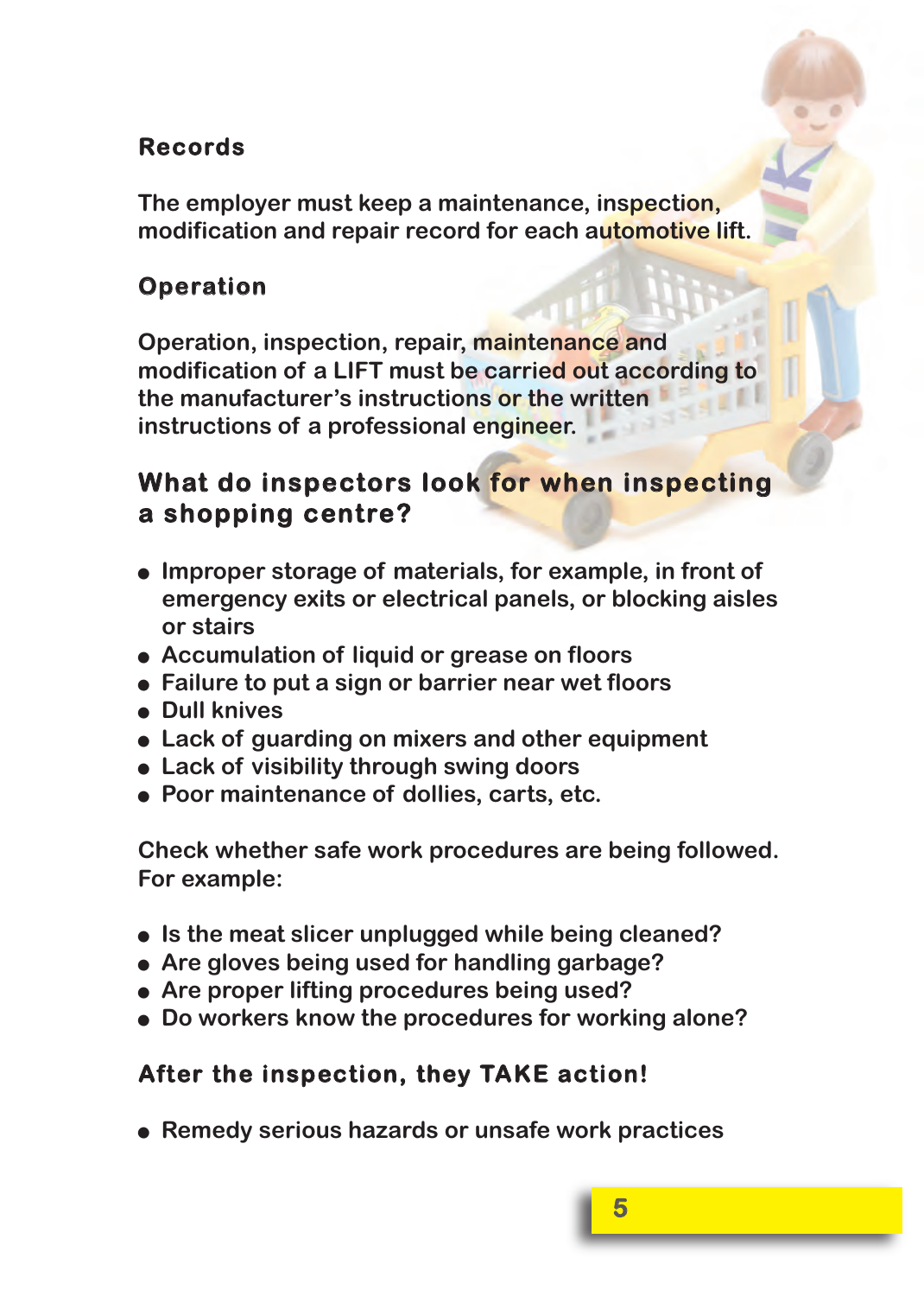**immediately. For example, if you find that a ladder has a loose or damaged rung, immediately remove it from service and repair it or replace it with a new ladder**

- **Classify other hazards according to priority and assign someone to remedy each**
- **Follow-up on any action that will need time to complete (for example, purchase of new equipment)**
- **Communicate your findings to the workers.**

#### **Electrical safety**

**Every user or lessor of an electrical installation, as the case may be, shall on request produce the certificate of compliance for that installation to an inspector or the supplier.**

**For more information contact your nearest office of the Department of Labour:**

#### **Provincial Offices of the Department of Labour**

| <b>Eastern Cape</b><br><b>East London</b> | Tel: (043) 701 3000 | Limpopo<br>Polokwane                    | Tel: (015) 290 1744 |
|-------------------------------------------|---------------------|-----------------------------------------|---------------------|
| <b>Free State</b><br><b>Bloemfontein</b>  | Tel: (051) 505 6200 | <b>Mpumalanga</b><br>Witbank            | Tel: (013) 655 8700 |
| <b>Gauteng North</b><br>Pretoria          | Tel: (012) 309 5000 | <b>North West</b><br>Mafikeng           | Tel: (018) 387 1800 |
| <b>Gauteng South</b><br>Johannesburg      | Tel: (011) 497 3222 | <b>Northern Cape</b><br>Kimberley       | Tel: (053) 838 1500 |
| KwaZulu-Natal<br>Durban                   | Tel: (031) 336 2000 | <b>Western Cape</b><br><b>Cape Town</b> | Tel: (021) 441 8000 |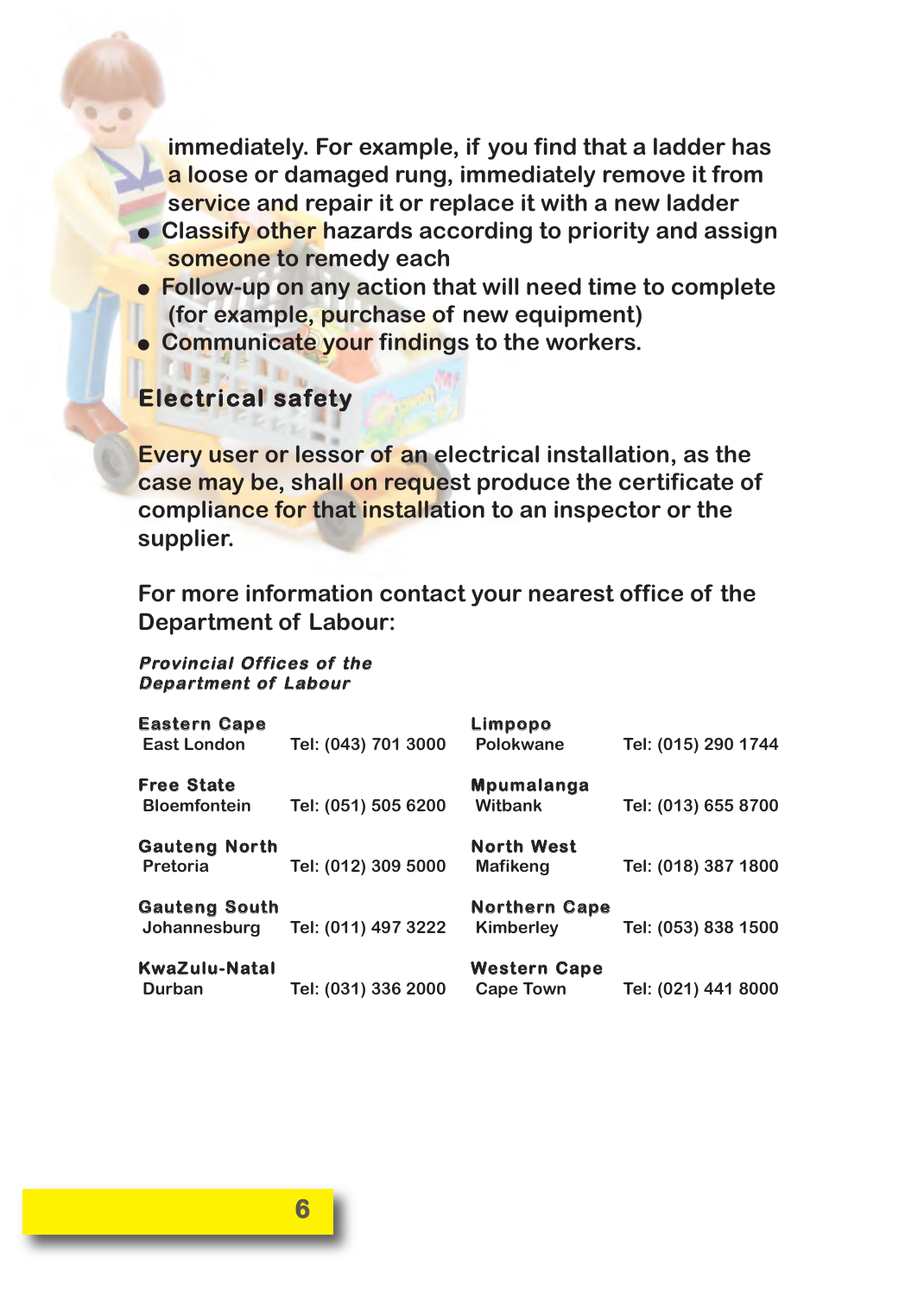#### **Eastern Cape**

| Aliwal North       | Tel: (051) 633 2633 |
|--------------------|---------------------|
| <b>Butterworth</b> | Tel: (047) 491 0490 |
| Cradock            | Tel: (048) 881 3010 |
| East London        | Tel: (043) 702 7500 |
| Fort Beaufort      | Tel: (046) 645 4686 |
| Graaf-Reinet       | Tel: (049) 892 2142 |
| Grahamstown        | Tel: (046) 622 2104 |
| King William's     |                     |
| Town               | Tel: (043) 642 3401 |
| Lusikisiki         | Tel: (039) 253 1996 |
| Maclear            | Tel: (045) 932 1424 |
| Mdantsane          | Tel: (043) 761 3151 |
| Port Elizabeth     | Tel: (041) 506 5000 |
| Queenstown         | Tel: (045) 807 5400 |
| Uitenhage          | Tel: (041) 992 4627 |
| Umtata             | Tel: (047) 501 5600 |

#### **Gauteng South**

**Aliwal North Tel: (051) 633 2633**

**Cradock Tel: (048) 881 3010 East London Tel: (043) 702 7500 Fort Beaufort Tel: (046) 645 4686 Graaf-Reinet Tel: (049) 892 2142 Grahamstown Tel: (046) 622 2104**

**Town Tel: (043) 642 3401 Lusikisiki Tel: (039) 253 1996 Maclear Tel: (045) 932 1424 Mdantsane Tel: (043) 761 3151 Port Elizabeth Tel: (041) 506 5000 Queenstown Tel: (045) 807 5400 Uitenhage Tel: (041) 992 4627 Umtata Tel: (047) 501 5600**

| <b>Alberton</b>       | Tel: (011) 861 6130 |
|-----------------------|---------------------|
| <b>Benoni</b>         | Tel: (011) 747 9601 |
| <b>Boksburg</b>       | Tel: (011) 898 3340 |
| <b>Brakpan</b>        | Tel: (011) 744 9000 |
| <b>Carletonville</b>  | Tel: (018) 788 3281 |
| Germiston             | Tel: (011) 345 6300 |
| Johannesburg          | Tel: (011) 497 3163 |
| <b>Kempton Park</b>   | Tel: (011) 975 9301 |
| <b>Nigel</b>          | Tel: (011) 814 7095 |
| Randburg              | Tel: (011) 781 8144 |
| Roodepoort            | Tel: (011) 766 2000 |
| <b>Sandton</b>        | Tel: (011) 444 7631 |
| Sebokeng              | Tel: (016) 988 2626 |
| Soweto                | Tel: (011) 939 1200 |
| <b>Springs</b>        | Tel: (011) 362 6636 |
| <b>Vanderbijlpark</b> | Tel: (016) 981 0280 |
| Vereeniging           | Tel: (016) 430 0000 |
|                       |                     |

#### **KwaZulu-Natal**

#### **Free State**

| <b>Bethlehem</b>    | Tel: (058) 303 5293 |
|---------------------|---------------------|
| <b>Bloemfontein</b> | Tel: (051) 505 6200 |
| <b>Ficksburg</b>    | Tel: (051) 933 2299 |
| <b>Harrismith</b>   | Tel: (058) 623 2977 |
| Kroonstad           | Tel: (056) 215 1812 |
| Parys               | Tel: (056) 811 3043 |
| Petrusburg          | Tel: (053) 574 0932 |
| Phuthaditjhaba      | Tel: (058) 713 0373 |
| Sasolburg           | Tel: (016) 970 3200 |
| Thaba Nchu          | Tel: (051) 873 2004 |
| Welkom              | Tel: (057) 391 0200 |
| Zastron             | Tel: (051) 673 1471 |

#### **Gauteng Nor th**

| Atteridgeville          | Tel: (012) 386 5116 |
|-------------------------|---------------------|
| <b>Bronkhorstspruit</b> | Tel: (013) 932 0197 |
| Garankuwa               | Tel: (012) 702 4525 |
| Krugersdorp             | Tel: (011) 955 4420 |
| Mamelodi                | Tel: (012) 805 5090 |
| Pretoria                | Tel: (012) 309 5050 |
| Randfontein             | Tel: (011) 693 3618 |
| Soshanguve              | Tel: (012) 799 7395 |
| Temba                   | Tel: (012) 717 9500 |

| <b>Dundee</b>         | Tel: (034) 212 3147 |
|-----------------------|---------------------|
| Durban                | Tel: (031) 336 1500 |
| Estcourt              | Tel: (036) 352 2161 |
| Kokstad               | Tel: (039) 727 2140 |
| Ladysmith             | Tel: (036) 637 3461 |
| <b>Newcastle</b>      | Tel: (034) 312 6038 |
| Pietermaritzburg      | Tel: (033) 342 9361 |
| Pinetown              | Tel: (031) 700 2206 |
| <b>Port Shepstone</b> | Tel: (039) 682 2406 |
| Prospecton            | Tel: (031) 902 1590 |
| <b>Richards Bay</b>   | Tel: (035) 789 3760 |
| Richmond              | Tel: (033) 212 2768 |
| Stanger               | Tel: (032) 551 4291 |
| Ulundi                | Tel: (035) 879 1439 |
| Verulam               | Tel: (032) 533 5050 |
| Vryheid               | Tel: (034) 980 8992 |
|                       |                     |

#### **Limpopo**

| Giyani           | Tel: (015) 812 9041 |
|------------------|---------------------|
| Lebowakgomo      | Tel: (015) 633 6958 |
| Lephalale        | Tel: (014) 763 2162 |
| <b>Makhado</b>   | Tel: (015) 516 0207 |
| <b>Modimolle</b> | Tel: (014) 717 1046 |
| Mokopani         | Tel: (015) 491 5973 |
| Phalaborwa       | Tel: (015) 781 5114 |
| Polokwane        | Tel: (015) 299 5000 |